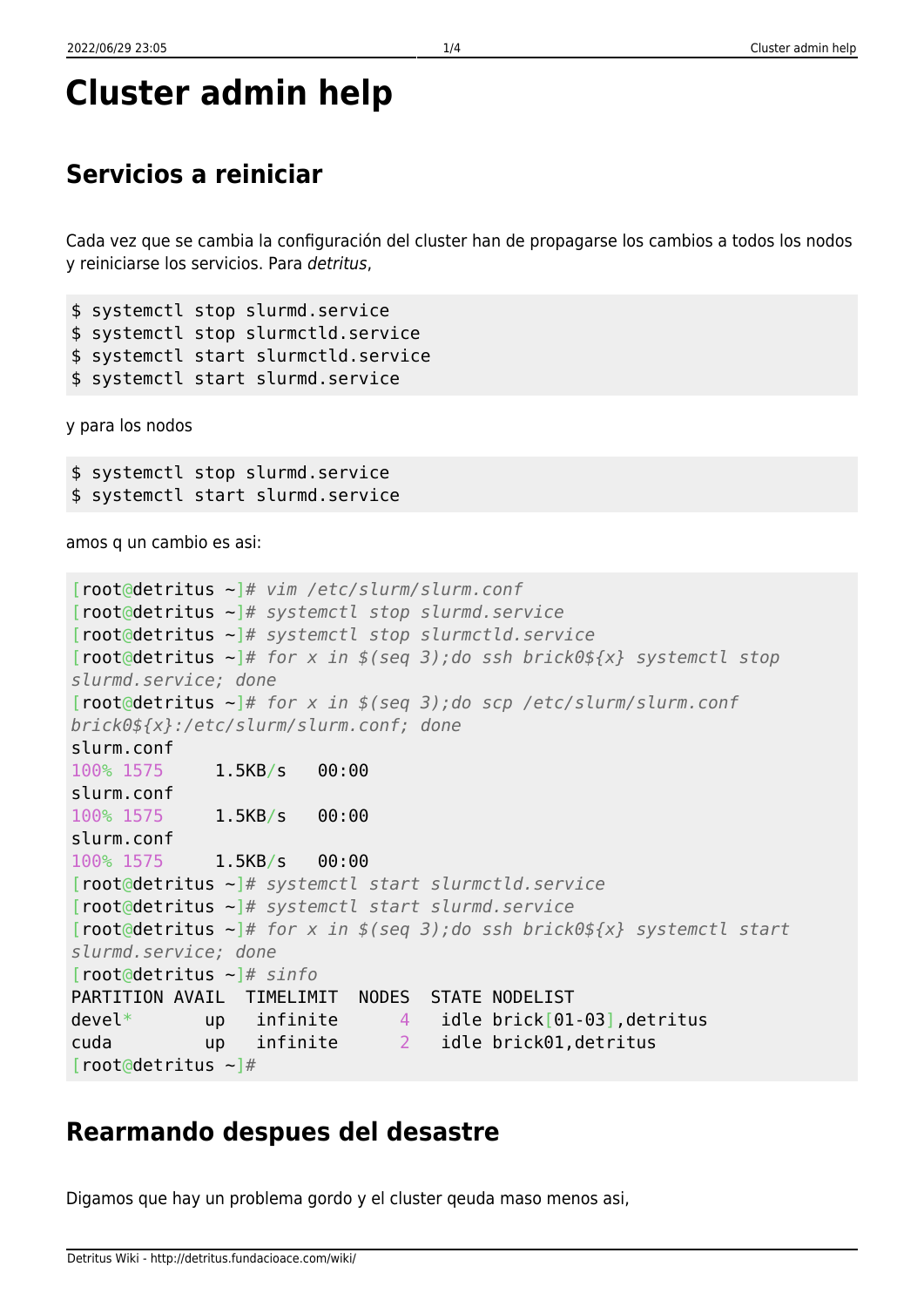| root@detritus /]# sinfo |          |                           |  |                                                |  |  |  |  |  |
|-------------------------|----------|---------------------------|--|------------------------------------------------|--|--|--|--|--|
|                         |          |                           |  |                                                |  |  |  |  |  |
| up                      | infinite | 1                         |  | $down*$ detritus                               |  |  |  |  |  |
| up                      | infinite |                           |  | drain brick01                                  |  |  |  |  |  |
| up                      | infinite |                           |  | idle brick[02-03]                              |  |  |  |  |  |
| up                      | infinite |                           |  | $down*$ detritus                               |  |  |  |  |  |
| up                      | infinite |                           |  | drain brick01                                  |  |  |  |  |  |
| up                      | infinite |                           |  | drain brick01                                  |  |  |  |  |  |
| up                      | infinite |                           |  | $idle \; brick[02-03]$                         |  |  |  |  |  |
|                         |          | PARTITION AVAIL TIMELIMIT |  | NODES STATE NODELIST<br>$\sim$ 2<br>$\sqrt{2}$ |  |  |  |  |  |

Vamos a arreglarlo con scontrol. Primero lo que esta down,

```
[root@detritus /]# scontrol show node detritus
NodeName=detritus CoresPerSocket=1
   CPUAlloc=0 CPUErr=0 CPUTot=32 CPULoad=N/A
   AvailableFeatures=(null)
   ActiveFeatures=(null)
   Gres=gpu:tesla:1
   NodeAddr=172.26.2.33 NodeHostName=detritus Version=(null)
   RealMemory=1 AllocMem=0 FreeMem=N/A Sockets=32 Boards=1
   State=DOWN* ThreadsPerCore=1 TmpDisk=0 Weight=3 Owner=N/A MCS_label=N/A
   BootTime=None SlurmdStartTime=None
   CapWatts=n/a
   CurrentWatts=0 LowestJoules=0 ConsumedJoules=0
   ExtSensorsJoules=n/s ExtSensorsWatts=0 ExtSensorsTemp=n/s
   Reason=Not responding [brecia@2019-12-02T10:41:54]
[root@detritus /]# scontrol update NodeName=detritus State=RESUME
[root@detritus /]# scontrol show node detritus
NodeName=detritus CoresPerSocket=1
   CPUAlloc=0 CPUErr=0 CPUTot=32 CPULoad=N/A
   AvailableFeatures=(null)
   ActiveFeatures=(null)
   Gres=gpu:tesla:1
   NodeAddr=172.26.2.33 NodeHostName=detritus Version=(null)
   RealMemory=1 AllocMem=0 FreeMem=N/A Sockets=32 Boards=1
   State=IDLE* ThreadsPerCore=1 TmpDisk=0 Weight=3 Owner=N/A MCS_label=N/A
   BootTime=None SlurmdStartTime=None
   CapWatts=n/a
   CurrentWatts=0 LowestJoules=0 ConsumedJoules=0
   ExtSensorsJoules=n/s ExtSensorsWatts=0 ExtSensorsTemp=n/s
[root@detritus /]# sinfo
PARTITION AVAIL TIMELIMIT NODES STATE NODELIST
devel* up infinite 1 idle* detritus
devel* up infinite 1 drain brick01
devel* up infinite 2 idle brick[02-03]
cuda up infinite 1 idle* detritus
cuda up infinite 1 drain brick01
fast up infinite 1 drain brick01
```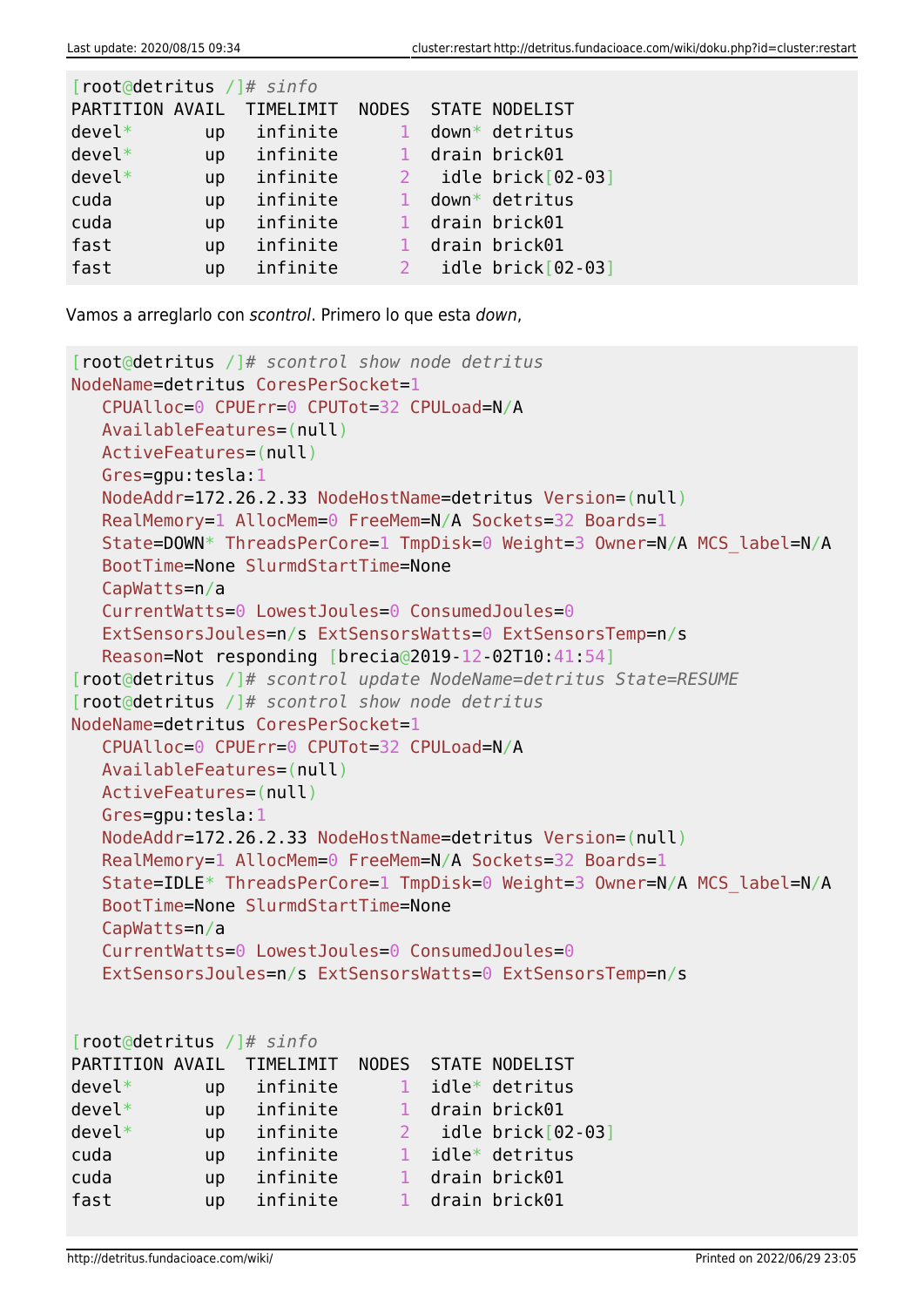| 2022/06/29 23:05 |           |          | 3/4                    | Cluster admin help |
|------------------|-----------|----------|------------------------|--------------------|
| fast             |           | infinite |                        |                    |
|                  | <b>up</b> |          | $idle \; brick[02-03]$ |                    |

Ahora lo que esta drain, voy a ponerlo down primero pàra matar todos los procesos que haya y despues lo levanto.

```
[root@detritus /]# scontrol show node brick01
NodeName=brick01 Arch=x86_64 CoresPerSocket=1
   CPUAlloc=0 CPUErr=0 CPUTot=64 CPULoad=0.01
   AvailableFeatures=(null)
   ActiveFeatures=(null)
   Gres=gpu:tesla:2
   NodeAddr=172.26.2.41 NodeHostName=brick01 Version=16.05
   OS=Linux RealMemory=1 AllocMem=0 FreeMem=255242 Sockets=64 Boards=1
   State=IDLE+DRAIN ThreadsPerCore=1 TmpDisk=0 Weight=1 Owner=N/A
MCS_label=N/A
   BootTime=2019-11-30T10:18:59 SlurmdStartTime=2019-11-30T10:18:41
   CapWatts=n/a
   CurrentWatts=0 LowestJoules=0 ConsumedJoules=0
   ExtSensorsJoules=n/s ExtSensorsWatts=0 ExtSensorsTemp=n/s
   Reason=Duplicate jobid [brecia@2019-12-02T11:31:47]
[root@detritus /]# scontrol update NodeName=brick01 State=DOWN
Reason="undraining"
[root@detritus /]# scontrol update NodeName=brick01 State=RESUME
[root@detritus /]# scontrol show node brick01
NodeName=brick01 Arch=x86_64 CoresPerSocket=1
   CPUAlloc=0 CPUErr=0 CPUTot=64 CPULoad=0.01
   AvailableFeatures=(null)
   ActiveFeatures=(null)
   Gres=gpu:tesla:2
   NodeAddr=172.26.2.41 NodeHostName=brick01 Version=16.05
   OS=Linux RealMemory=1 AllocMem=0 FreeMem=255243 Sockets=64 Boards=1
   State=IDLE ThreadsPerCore=1 TmpDisk=0 Weight=1 Owner=N/A MCS_label=N/A
   BootTime=2019-11-30T10:18:59 SlurmdStartTime=2019-11-30T10:18:41
   CapWatts=n/a
   CurrentWatts=0 LowestJoules=0 ConsumedJoules=0
   ExtSensorsJoules=n/s ExtSensorsWatts=0 ExtSensorsTemp=n/s
[root@detritus /]# sinfo
PARTITION AVAIL TIMELIMIT NODES STATE NODELIST
devel* up infinite 1 idle* detritus
devel* up infinite 3 idle brick[01-03]
cuda up infinite 1 idle* detritus
```
cuda up infinite 1 idle brick01

fast up infinite 3 idle brick[01-03]